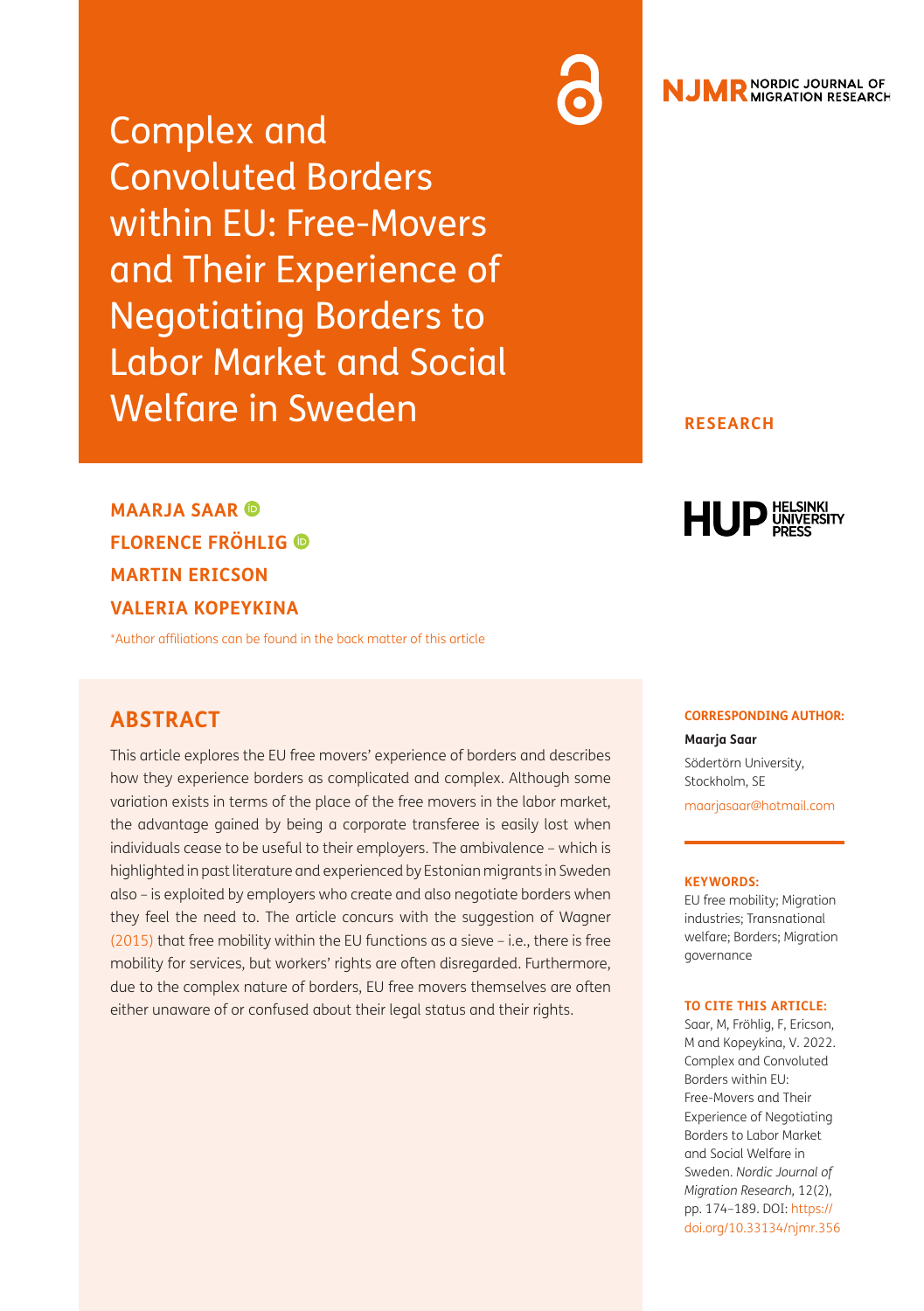## **INTRODUCTION**

The introduction of free mobility within the EU has resulted in new and complicated border regimes. Wagner ([2015](#page-15-0)) suggests regarding the new border regime as a sieve where the objective of borders is not so much to obstruct the free flow of services across the jurisdictions in question, but rather to open them to capital while impeding the effective enforcement of workers' employment and social rights laws. Wagner and others [\(Lillie & Simola 2016\)](#page-14-0) describe free mobility as an example of neoliberalization of labor obstructing workers' access to social welfare. Although officially workers have freedom of movement, their social rights are often connected to their homeland. This article explores two processes and two types of borders experienced by intra-EU migrants: borders in accessing the labor market and borders in accessing social benefits. We suggest that borders in Swedish context have, for EU citizens, moved away from traditional obstacles like crossing the physical border to questions such as 'how do I get access to child benefits' – namely even when an EU citizen is legally able to freely move, the obstacles might appear later in the moving process. Therefore, bordering in EU context should be seen as continuous process where.

The article is based on 20 semistructured interviews with Estonian migrants living in or commuting to Sweden. The interviews include Estonians representing a broad spectrum of educational and professional backgrounds, and speakers of both Russian and Estonian. It illustrates how the borders between the Sweden and Estonia are negotiated by multiple actors, such as big corporations, private companies, ethnic networks and the migrants themselves. Next, the article reviews critical border studies and discusses the friction between EU and national legislation with respect to free mobility. The article continues with a methodological section followed by an overview of the bordering practices in the case of Estonia and Sweden. The authors conclude by discussing the presence of two types of borders that Estonian migrants experience when entering Sweden: (i) entering a foreign labor market and (ii) accessing social welfare. Furthermore, the article illustrates the means by which migrants and other actors negotiate these borders.

## **FREE MOBILITY WITHIN THE EU?**

The introduction of EU free mobility space has challenged the idea of borders within EU. The processes that can be detected are similar to what Balibar [\(2002](#page-13-1)) has described as – borders are to be found everywhere – in railway stations, at airports, in Internet cafes, along motorways and throughout city centers and shopping malls (see also [van Houtum 2010](#page-15-1)). The basic premise is that state borders cannot be viewed as merely existing at the control points but borders now occupy multiple sites [\(Parker](#page-14-1) [& Vaughan-Williams 2012](#page-14-1)). In the case of this article, even though EU free mobility exists and there are no official state controls, the borders have moved to controlling EU migrants' access to the labor market, their access to social welfare etc. These kinds of borders are related to the time aspect and can appear also later in one's migration career, for instance, at the time of trying to access social welfare as a migrant. Furthermore, as introduced in this article, there is a discursive element related to this new kind of borders as Rigo (2005) points out, the discursive aspect is largely related to the 'know how'. In the context of this article, it becomes relevant when, for instance, EU migrants were unaware that they need to register to the Employment Office before they get unemployed in Sweden. These new kind of borders are often

Saar et al. **175** *Nordic Journal of Migration Research* DOI: [https://doi.](https://doi.org/10.33134/njmr.356) [org/10.33134/njmr.356](https://doi.org/10.33134/njmr.356)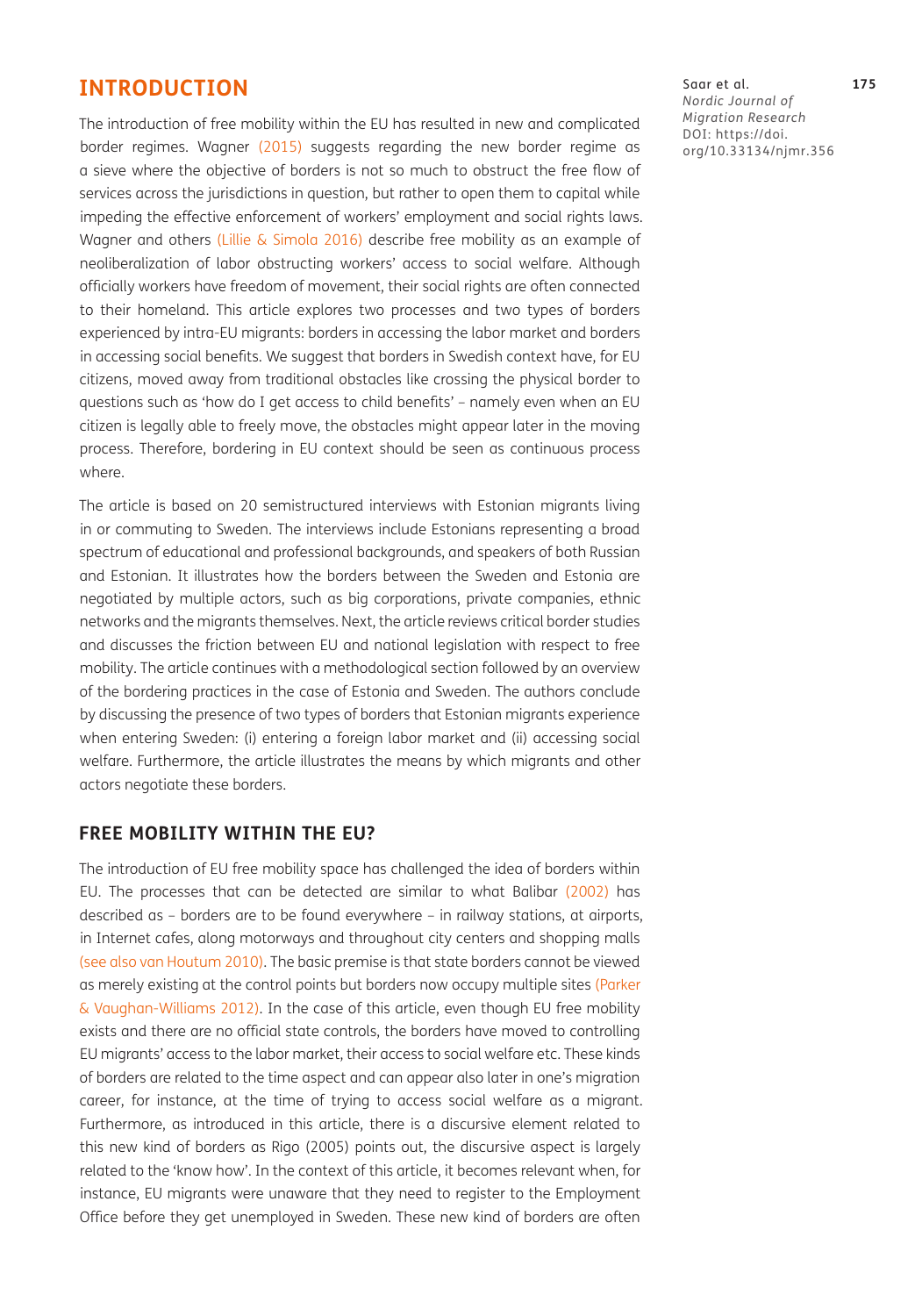also more subtle and more difficult to pinpoint because they are diffuse and exist on various sites.

Applying the idea of borders on EU migrants is useful for on one hand border studies, because it follows the trend that the research has been focusing on at this point – namely, the process whereby borders are moving away from the actual control points. However, using border research is also relevant in order to understand EU migrants struggle in the field, which by definition is 'EU free mobility space'. Understanding the obstacles that EU migrants face when entering to the other EU states as borders allow to take advantage of the rich material, which is to be found in border studies on the vernacularization of borders – the idea that state power is delegated to multiple private actors such as companies, citizens and NGOs ([Cooper et al. 2014\)](#page-13-2). The similar kind of trend is highlighted by our article, which points out the relevant role employers play in facilitating or denying EU migrants access to certain country. Wagner [\(2015](#page-15-0)) has made a point that the new borderscape in EU works as a sieve – namely, they accommodate the employers whereas labor rights are getting neglected. The flexibility, she argues, is therefore one directional – the free mobility exists when there is an economic need while free movers might run into different problems while using their right for free mobility. Shortly, several studies have argued that most states within EU are not well prepared for the admission of EU migrants [\(Kramer 2017;](#page-14-2) [Lafleur & Mescoli 2018\)](#page-14-3).

Free mobility within the EU has created a situation where borders do not actually prevent the movement of workers, but instead determine the terms of their movement and subsequent existence ([Favell & Hansen 2002\)](#page-14-4). A lot of the discussion on the neoliberalization of work has so far been focused on third country nationals (see [Anderson 2010](#page-13-3)). The situation is slightly different for EU migrants. Namely, although there appear to be no borders for EU free movers, under these conditions, borders can be created where they are needed ([Wagner 2015](#page-15-0)). As noted, this is exploited by companies that separate workers from the host country's institutional systems and strengthen the divide between the lower-paid mobile workers and native workers in a standard employment contract. This divide has been primarily noted with respect to 'posted workers' (see [Lillie & Simola 2016](#page-14-0)), however, as this article illustrates, the problem is much broader. In fact, MacKenzie and Forde ([2009](#page-14-5)) describe how employers regard workers in lower labor market segments as 'good workers' mainly because they will accept lower pay and are more easily exploitable (see also [McCollum](#page-14-6)  [& Findlay 2015](#page-14-6)). In connection to that O'Brien (2016) claims that these developments are resulting in genuine free movement and equal treatment becoming the preserve of privileged migrants in secure, regular, full-time and permanent work. This situation – as noted earlier – is being exploited by companies that take advantage of workers who are in less secure positions. This relates to the observations of Ho and Bauder [\(2012\)](#page-14-7) and van Houtum [\(2010\)](#page-15-1) about borders being individually experienced and subjective – meaning certain borders could be permeable for one person but almost impermeable for another.

When it comes to borders within the EU and free mobility, there has been a broad public debate on who should be given access to social rights and on what grounds. The discussions in many EU countries have, therefore, moved away from the question of who should be allowed to enter the labor market, to instead focus on who should be allowed to access social welfare and why ([Guentner et al. 2016](#page-14-8)). In this case, Nordic countries provide an exception as labor unions have on a regular basis raised

Saar et al. **176** *Nordic Journal of Migration Research* DOI: [https://doi.](https://doi.org/10.33134/njmr.356) [org/10.33134/njmr.356](https://doi.org/10.33134/njmr.356)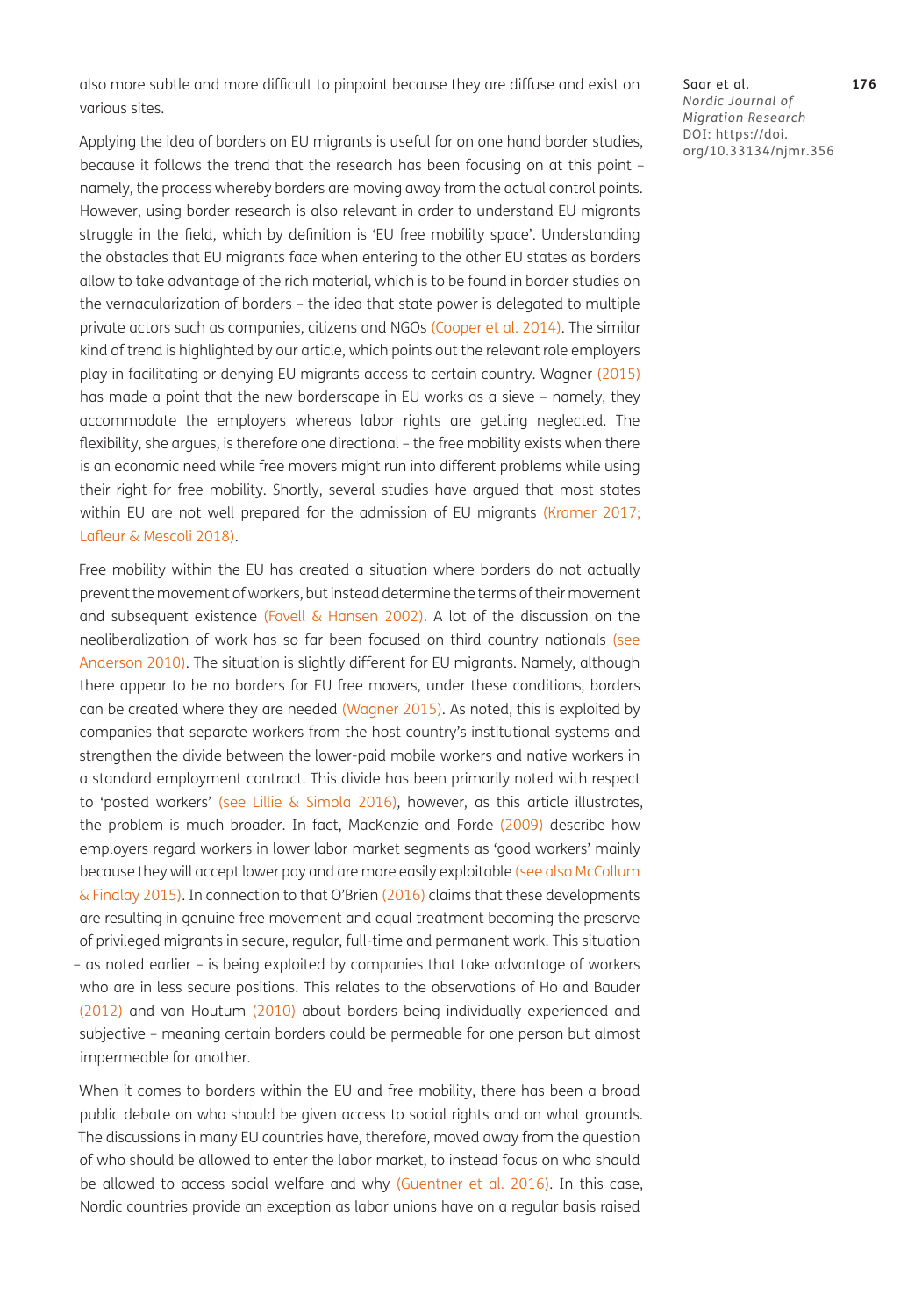questions about social dumping, especially in connection to 'posted workers' (see [Bucken-Knapp 2009\)](#page-13-4). This can be seen as a 'double bordering', whereby EU migrants experience difficulties in accessing social welfare as well as entering the labor market. Thus, in the Nordic countries, which are characterized by highly regulated labor markets and residence-based welfare systems, 'in-between' migrants become anomalous to Nordic state practices ([Tervonen, Pellander & Yuval-Davis 2018](#page-15-2)). These difficulties are also described by Spehar, Hinnfors and Bucken-Knapp ([2017](#page-15-3)) and are a reason for the focus in this article on how these borders to the labor market and access to social welfare are facilitated, negotiated and constrained by nonstate actors.

In this article, we will particularly focus on the access to a national personal identification number (in Swedish *personnummer*), issued by the Swedish Tax Agency (*Skatteverket*). Even though the PIN alone does not open up for entitlements, it is crucial and a sine qua non for accessing the Swedish welfare system. The acquisition of a PIN is very conditional and combines work and residential requirements. As a matter of fact, EU migrants have to prove both that they have at least one-year employment and that they want to stay more than one year – or have a comprehensive sickness insurance and enough means. Consequently, the regulations prevent EU free movers with working contracts shorter than a year (or unemployed EU migrants) to access a PIN.<sup>1</sup> This particular situation also creates an internal hierarchy of EU free movers. In this article, in line with the distinction made by Schierup and Jørgensen (2016), we focus on the institutionalization of precarity (processual aspects) rather than on precarity as a condition or precariat as an identity formation.

# **BORDERING EU MIGRANTS, SWEDEN AND DIFFERENT REGULATIONS**

The mobility turn ([Sheller & Urry 2003](#page-14-9); [Urry 2007\)](#page-15-4) suggested that movement has become a central concept to the understanding of contemporary societies. This statement seems to hold true especially in the context of the EU and its free mobility space. The EU's directive 2004/38 gives all citizens of EU and their family members the right to reside freely within the territory of all the member states for up to three months without registration. However, there are certain limitations to this free movement, and for residence over three months in other European countries registration is required and eligibility restricted to self-sufficient citizens. This means that only citizens that work, are supported by other citizen or can provide their own health insurance are free to stay in other EU country over three months [\(Andrejuk](#page-13-5)  [2017](#page-13-5); [Carmel & Sojka 2020\)](#page-13-6). Such rules demonstrate clearly that even though theoretically a free movement space exists in Europe, in practice the more important issue concerns for whom these free movement rights are accessible.

Furthermore, even though EU regulations distinguish between active, self-sufficient and inactive individuals, as Kramer [\(2017\)](#page-14-2) demonstrates, each country has widely different ways of managing and administering internal mobility. The translation and implementation of EU regulations is especially important in the domain of social security where EU regulations do not substitute national legislations regarding welfare benefits. The fact that each member country has the final decision as to who is entitled to social security, and on what terms, has led to states implementing their

Saar et al. **177** *Nordic Journal of Migration Research* DOI: [https://doi.](https://doi.org/10.33134/njmr.356) [org/10.33134/njmr.356](https://doi.org/10.33134/njmr.356)

<span id="page-3-0"></span><sup>1</sup> According to EU regulations, unemployed EU free movers are only allowed to reside six months abroad as unemployed.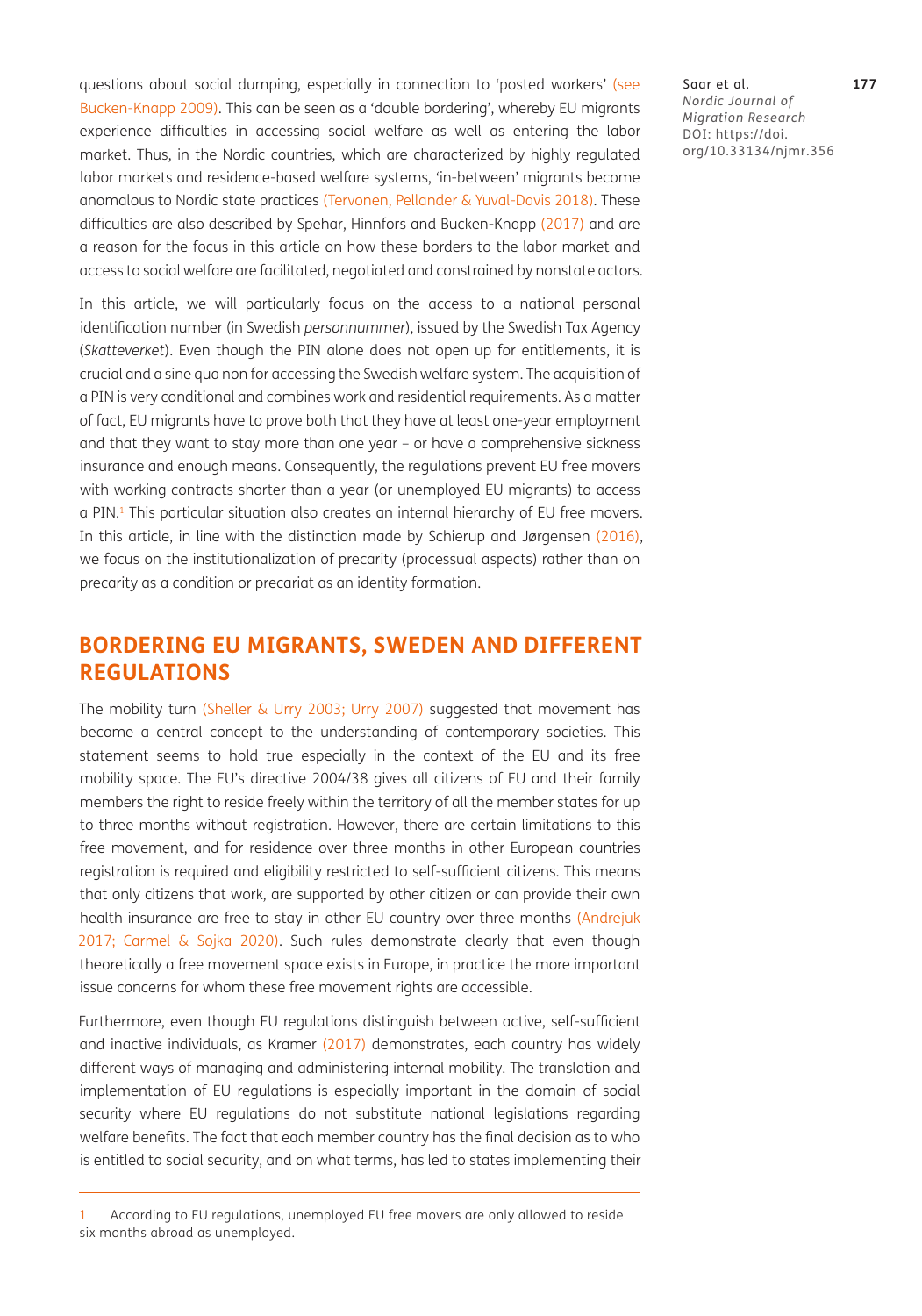own rules for accessing the different national social security system which results in the 'bottlenecks of the system' being at different places. Based on the policy analysis and expert interviews of the project TRANSWEL (see Fröhlig, Runfors & Saar 2016), the bottleneck when entering the Swedish system occurs at access to the PIN, which presuppose a one-year working contract or a comprehensible health insurance (valid for a whole year). Migrants without a one-year working contract either only qualify for temporary PIN or stay outside the system. By having tight pre-entry borders for accessing both the labor market and the social security system, Sweden differs from Finland, which does not require migrants to have one-year working contract to gain access to the Finnish social security system. However, the bottleneck of Finnish social security system is in the application process where migrants are either unwilling to commit themselves to living in Finland or are ineligible for the benefits for other reasons (for instance, for failing to provide all the necessary paperwork on time, although additional documents were required at short notice etc.). For this article, the example shows that even though all member states still have some borders intact, even for EU movers, those borders are located in different places and hence also the negotiation strategies vary (see Saar, Fröhlig & Runfors 2018).

Although examining the particular conditions in accessing Sweden's labor market and social security system, we also need to give some attention to the particularities of the studied Estonian migrant group. Already in the 1990s, before Estonia's membership in the EU, big Swedish companies established themselves in Baltic markets (e.g., SEB and Swedbank), developing economic ties between the two countries. Genelyte [\(2018](#page-14-10)) suggests, when analyzing migration channels between Sweden and the Baltic states, that both professional and personal contacts have facilitated the mobility of migrants between the states. Estonian migrants in Sweden constitute a versatile group, including posted workers, circular migrants, commuters and permanent migrants (see Saar, Fröhlig & Runfors 2018). Posted workers, according to EU legislation, can legally work in another EU country for a period of maximum 24 months, whereas they pay their taxes in their country of origin and hence also receive their social benefits in that country.<sup>[2](#page-4-0)</sup> According to the Nordic Council, more than half of the Estonian migrants in Sweden are either circular migrants or commuters who work in Sweden without residing in the country long term.

Estonian migrants residing in Sweden are also an ethnic versatile group, including both native-born Estonian and the Russian-speaking minority. The latest consists of three legal groups in Estonia– the owners of Russian citizenship, the owners of the stateless grey passport and finally Estonian citizens. In this project, only Russian speakers with an Estonian passport are included, because the other two groups of Russian speakers are not concerned by the EU regulations.<sup>[3](#page-4-1)</sup>

The border crossing is facilitated for EU mobile citizens of Estonia and an Estonian-Swedish mobility space is created primarily through EU free regulations, but also through the economic ties between the two countries and the presence of businesses from each country in the other. This, as indicated by data from the Nordic Council, has led to increases in the numbers of commuters and circular migrants from Estonia in

Saar et al. **178** *Nordic Journal of Migration Research* DOI: [https://doi.](https://doi.org/10.33134/njmr.356) [org/10.33134/njmr.356](https://doi.org/10.33134/njmr.356)

<span id="page-4-0"></span><sup>2</sup> <https://ec.europa.eu/social/main.jsp?catId=471>.

<span id="page-4-1"></span>Their citizenship status has an impact on their mobility rights in EU as far as those not having Estonian citizenship must first apply for the status of EU resident in Estonia in order to be able to move and work in Sweden. Hence, some Russian speakers experience borders to entering Sweden before they have arrived in the country.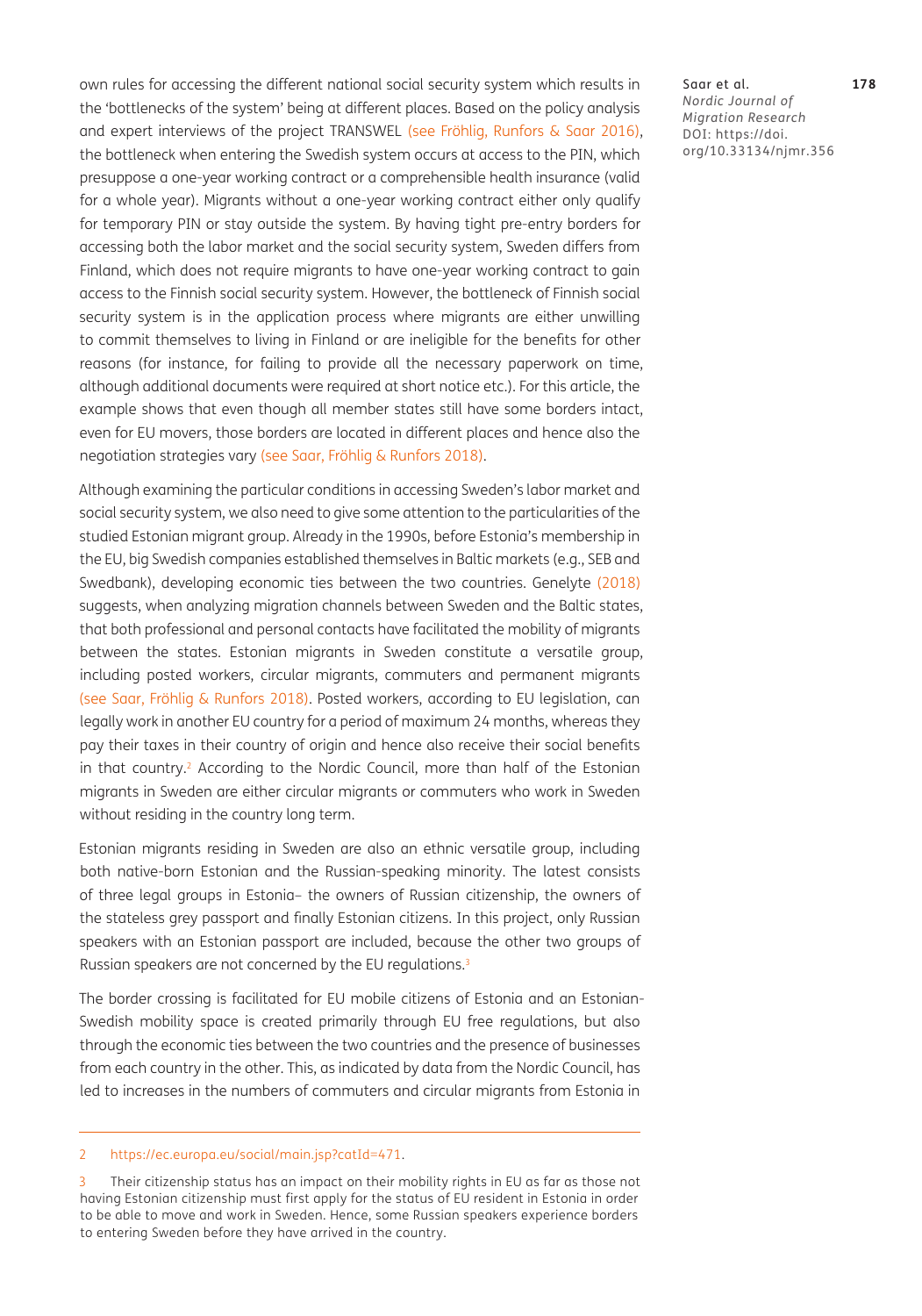Sweden. However, as this article aims to show, there are considerable differences in people's ability to move freely between the two countries based on their membership of a particular group. As will be shown throughout this article, the experience of borders proves to be very subjective for Estonian migrants and determined by class and ethnicity.

## **METHODOLOGY**

This article, in contrast to the conventional use of quantitative methods to study migration and bordering strategies, adopts a qualitative approach. As mentioned previously, the analyzed data come from 20 semi-structured interviews with both native born and Russian-speaking Estonian mobile citizens who either or both reside and work in Sweden. The interviews were conducted in either Russian or Estonian depending on the interviewees' preferences by three researchers, in a wide variety of spaces such as cafes, respondent's homes, libraries etc. Respondents were found through various means. First, on the occasion of a quantitative survey with Estonian migrants conducted for the TRANSWEL project, informants were asked if they would agree to be interviewed later on for the sake of this study. Further interviewees were found through social media as well as through snowballing. All respondents have been presented a written consent letter in either Estonian or Russian that were signed before the beginning of the interview. Interviewees have been anonymized and any information that could reveal the interviewee's identities have been removed. Respondents were encouraged to reflect upon their migration history as well as their experiences in applying for social welfare. All the interviews were recorded, transcribed verbatim and then analyzed using the software Atlas.ti.

The 20 interviews with an equal number of females and males Estonian mobile citizens, involved 7 Russian speakers and 13 Estonian speakers. These shares were calculated based on the overall population in Estonia (approximately 30% of Russian speakers). Out of migrants, at least three had an experience with illegal work and several of them had been posted workers over extended period of time. In terms of education, the sample was also quite versatile ranging from those with basic education to those with doctoral degree. Several of the migrants had to deal with de-qualification being unable to find work in the same field in Sweden. The interviews were conducted by three researchers whereas only the native Estonian speaker was an EU citizen who had immigrated for academic reasons to Sweden, the two Russianspeaking researchers were not from Estonia. The length of the face-to-face interviews varied considerably, ranging from 45 minutes to three hours.

The interviews as well as interview analysis followed the grounded theory method, which encourages the respondents to speak freely and paint broad narratives pertaining to their experience regarding any given subject ([Charmaz 2011](#page-13-7)). Semistructured interviews and grounded theory complement and enhance each other, and become a balancing act, a succinct coalescence between narrative extraction and data discovery. The interviews thus did not follow any rigid set of guidelines. Instead the interviews were steered towards certain topics by open-ended questions regarding the EU mobile citizens' cross-border mobility experiences, in order to get insights into their cultural-normative frames and their resulting coping strategies. The interview material was analyzed through several steps, from initial line-by-line coding to analytical coding. Several different key topics emerged, which became the focus of this article, e.g., the various entrance strategies, the agency of the actors in the

Saar et al. **179** *Nordic Journal of Migration Research* DOI: [https://doi.](https://doi.org/10.33134/njmr.356) [org/10.33134/njmr.356](https://doi.org/10.33134/njmr.356)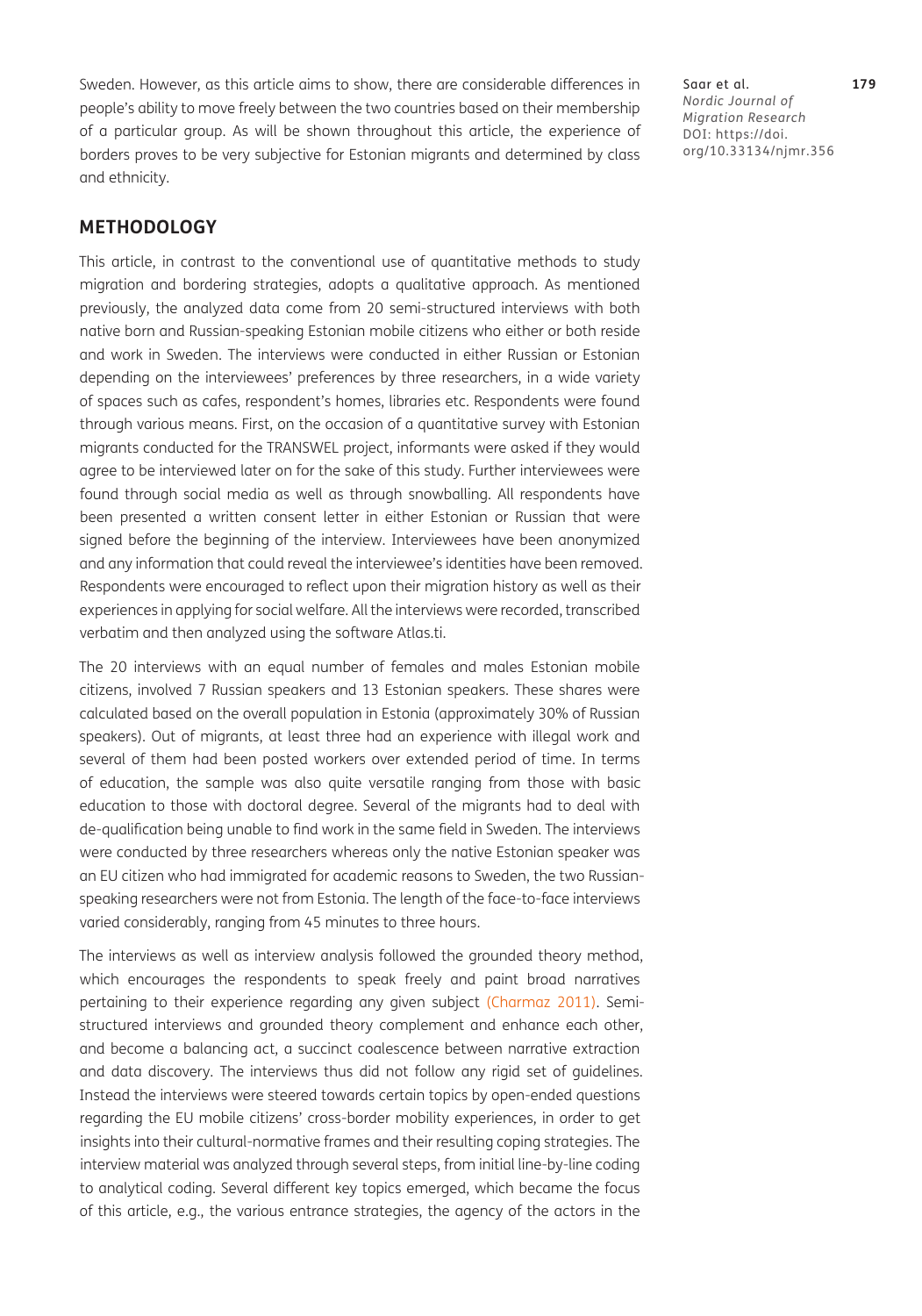migration process as well as in the access of welfare benefits. We discovered that due to the particular nature of the Swedish labor market (highly unionized and protected) as well as the procedures for applying social welfare, the role of organizations was particularly important in facilitating access in the Estonian-Swedish case. The use of grounded theory enabled us to get insights in the way migrants experienced and perceived these borders and how they constructed strategies of coping with them.

Saar et al. **180** *Nordic Journal of Migration Research* DOI: [https://doi.](https://doi.org/10.33134/njmr.356) [org/10.33134/njmr.356](https://doi.org/10.33134/njmr.356)

## **THREE GROUPS OF ESTONIAN MIGRANTS IN SWEDEN**

### Borders in Accessing the Swedish Labor Market

It was common for our respondents to start their interviews by talking at length about potential complications pertinent not only to accessing the Swedish labor market, but also the difficulties in organizing social security in Sweden. In order to gain access to a social identity number and hence most social benefits in Sweden through work, an EU citizen needs to have at least a one-year working contract. This condition proved to be an obstacle for many respondents who either were hired as posted workers or only had temporary working contracts. The one-year working contract also has a huge impact on the particular routes that migrants take in order to enter Sweden. We can observe three routes: (i) through corporate transfer or recruitment agencies, (ii) through personal networks and (iii) through Estonian companies based in Sweden. The legal conditions have made it quite difficult for an individual migrant without any social contacts to access the Swedish labor market. Consequently, the migration flows from Estonia to Sweden are largely network based. We will next describe in a greater detail the three ways of entering the country.

The first route to Sweden – through recruitment agencies or through company transfer – proved to be the least problematic. It should be noted that migrants entering Sweden are not only faced with the difficulties in accessing the labor market, but also find it troublesome to find housing, due to the specificities of the rental market in Sweden.<sup>4</sup> For corporate transferees, housing was often organized by the company so they did not have to actively search for their living space. In addition to being provided with the living space, intra-company transferees also enjoyed other kinds of benefits such as access to private kindergartens etc. Laura, an Estonian migrant, working for a large transnational company in Sweden and responsible for intra-company transferees describes her company's policies for handling corporate transferees:

In 2002 when I first came to Sweden, they did not have special procedures for intra-European migrants who transferred to the Swedish office. Then when the new countries joined the EU we started to develop policies to deal with these migrants – such as having introductory legal information, providing accommodation, paying for Swedish courses. (Laura, Estonian speaker, 34 years old)

<span id="page-6-0"></span><sup>4</sup> Rental market in Sweden has a limited number of state-owned apartments that are being accessed via a waiting list. The average wait in Stockholm range from 8 to 15 years. The legal rental market outside the state provided housing is very small and is largely dominated by large companies, which have made contracts with the owners of real estate and thence rent those places out tor their employees. Other than this there is a secondhand rental market, which is often times dominated by illegal practices due to the owners either not paying taxes for renting out the real estate or even not being legally allowed to rent out their property. Many migrants end up renting in the second-hand market and hence are faced with the insecurities connected to the unstable rental market as well.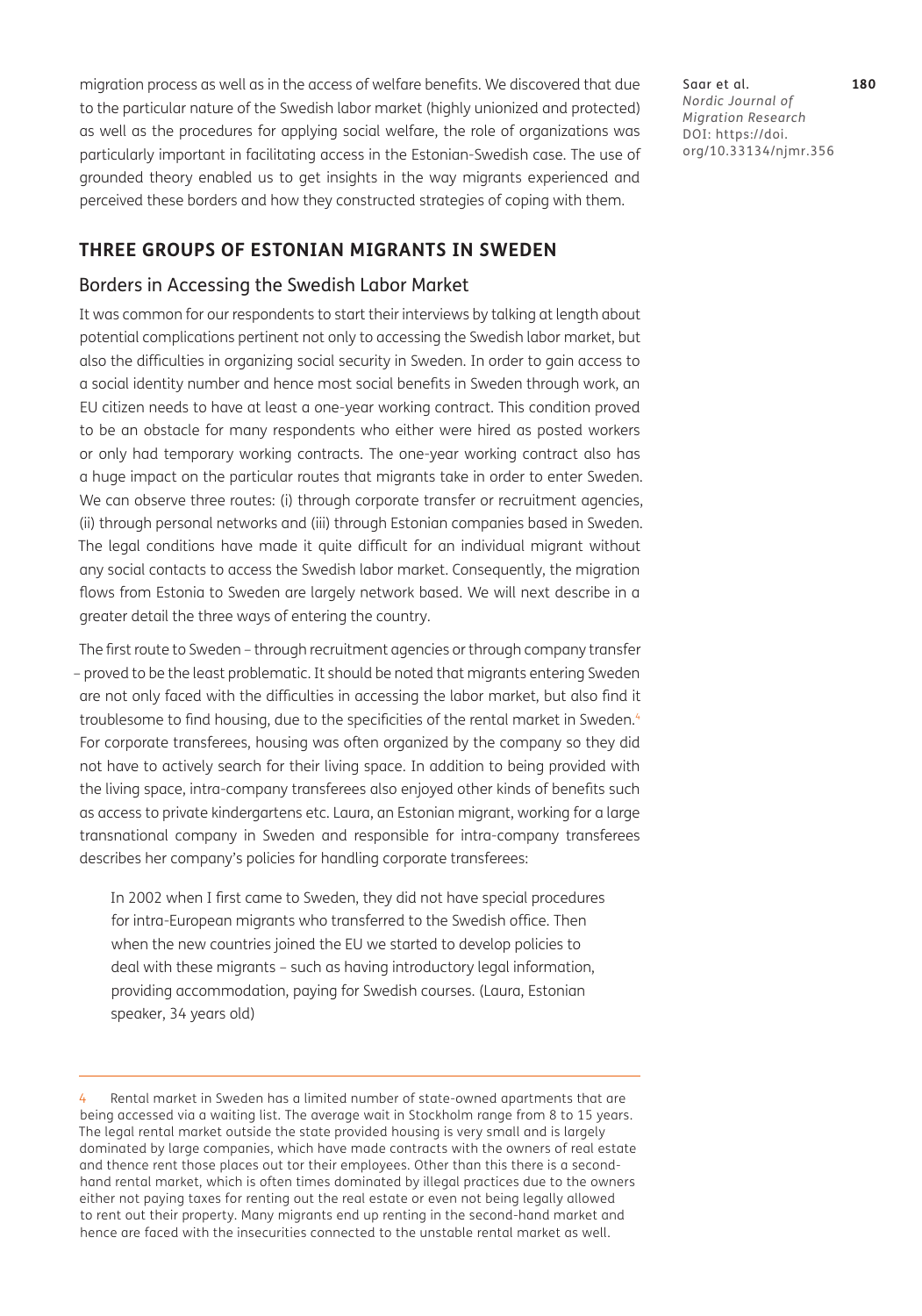As the quote shows these corporate migrants enjoy a range of benefits, such as being directed to exclusive Swedish language courses, getting access to the rental market etc. Their entry to Sweden is largely facilitated by their employer and their encounter with borders are facilitated by a higher level. Nevertheless, this type of entry usually involves only migrants employed by large transnational corporations, whereas migrants targeted by private recruiters or by smaller companies still need to do go through all or some of these procedures.

The second route to entering Sweden is through personal networks. Many Russianspeaking migrants in fact took advantage of their personal networks for finding both jobs as well as accommodation in Sweden. Olga describes her migration as follows:

As it happened, I had a third cousin who lived in Sweden at that moment [...] after a couple of months she called me and said that she has some acquaintances that work for a company where they urgently need an employee with a driver's license […]. She [the third cousin] gave me their phone number. I called, talked to them and later that evening I bought a ticket for the ferry. (Olga, Russian speaker, 29 years old)

Olga, therefore, entered the Swedish labor market through the help of her cousin who was already living in Sweden. Such network migration was common for Russian speakers, but somewhat less manifest among Estonian speakers. There could be numerous reasons for the differences, with one being the more individualized family relations among Estonian speakers. As is visible from Olga's quote, she was recommended by a third cousin, which is a distant relation. We can also see that Olga's migration was rather sudden and consequently she had less time for planning and preparations when compared to corporate transferees. Thus, the experience of borders is also time sensitive; Olga could move quickly because she did not have any family at the time of migration and thus she could, for instance, stay at her cousin's place and did not need to organize kindergarten places and other family-oriented needs. The presence of social networks in Sweden not only granted Olga access to the Swedish labor market, but it also solved her problem with accommodation, even though temporarily. Thus, social networks allowed Olga to negotiate an array of borders, however, her position could still be considered somewhat vulnerable because of the brevity of the time allocated for her to organize the move.

It should be mentioned that in most cases the respondents who accessed the Swedish labor market through acquaintances already were in possession of a job contract before moving to Sweden or had a partner who was working in Sweden. It was quite uncommon for Estonian migrants to enter Sweden without any work contract and then stay with acquaintances until finding a job. This position was, however, experienced by one migrant and put him in a less-favorable situation. Tiit describes his experience as follows:

I was trying really hard. I sent CV's in the beginning, hundreds. No response. Called […]. If you do not manage to reach the right person, they will never connect you with the right person. They just tell you to send your CV again. That's it. I visited companies; I took my CV and went to the office. I was looking for a job as a truck driver – I have experience in this field. Nothing complicated. Something which would be appropriate for a migrant. I said, I

Saar et al. **181** *Nordic Journal of Migration Research* DOI: [https://doi.](https://doi.org/10.33134/njmr.356) [org/10.33134/njmr.356](https://doi.org/10.33134/njmr.356)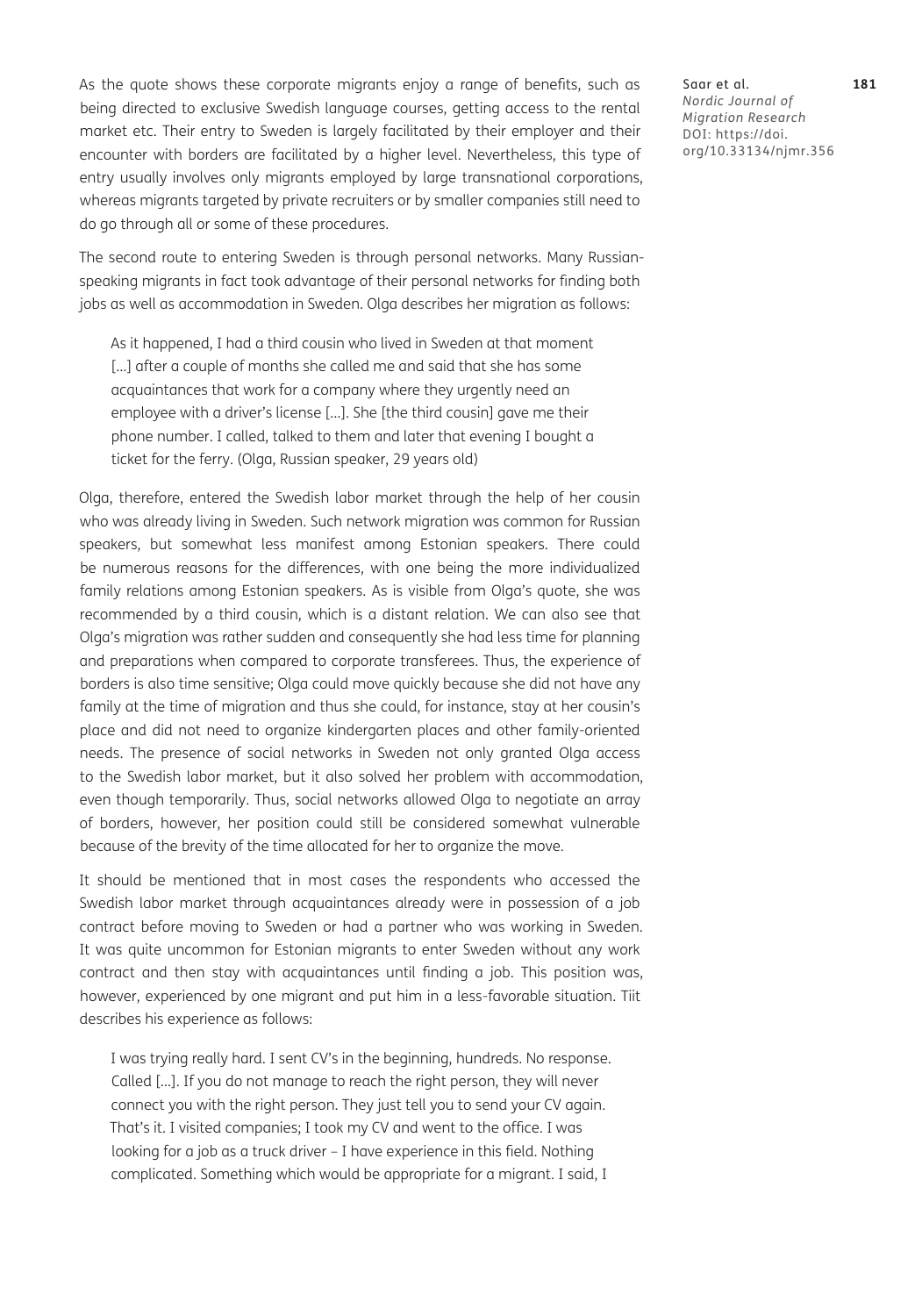do not want to have a job in my specialty (marketing), but everything was just hopeless […]. (Tiit, Estonian speaker, 47-year-old)

Tiit, thus, experienced an entry to the Swedish labor market without any connections, which was difficult, if not impossible. He laid out various strategies, which he used in vain to surpass the borders to the labor market. One can even see that Tiit significantly lowered his standards by looking for a job that was below his qualifications, taking into account his lack of language skills. However, his inability to find job pushed Tiit to leave Sweden for Finland, where the labor market is easier to access for Estonian speakers, partly because of close linguistic and cultural affinities. Tiit's experience underlines the necessity of having connections in Sweden to gain access to the country's labor market. It further illustrates how gaining access to the local labor market was a key factor in negotiating borders between Estonia and Sweden. One reason could be that EU legislation has linked free mobility within Europe with employment. Thus, the borders are not apparent anymore in the form of visible border patrols, however, they are there in the form of labor market discrimination, and the requirement for certain length of employment.

Numerous Estonian companies in Sweden are capitalizing on the migrants' difficulties in entering the labor market individually. Thus, companies offer employment in Sweden in a variety of ways such as posted workers, temporary workers with a working contract less than a year, illegally and as workers with a longer than oneyear working contract. Migrants who entered Sweden via Estonian companies constitute perhaps the most versatile of the three groups. However, it is often difficult to distinguish between the groups, as migrants move from one status to another; for instance, posted workers convince their employers to hire them with Swedish working contracts. Eduard describes this process of changing status:

I came to work on a construction site in Sweden. The company was registered in Estonia. The whole salary came in euros to the Estonian account. During the first year everything was fine, except for the fact that we had to work hard. I argued with my boss, because I wanted to go home to my family and did not want to sit in Sweden for 6 weeks and work without days off. Although I argued, but still worked I had to earn money [...]. A year later I started to communicate well with the Swedish chief, who founded the Estonian firm. I approached him and asked if it was possible to transfer me, get a Swedish contract, and start drafting the documents. He said that we'll see. (Eduard, Russian speaker, 37-year-old)

As can be seen from the quote, Eduard was originally employed as a posted worker ('my salary came to Estonian account') for an Estonian company, which was subcontracted by a Swedish company. Eduard would have probably continued as a posted worker, he had not developed a better relationship with the manager of Swedish company that subcontracted Estonian company. Eduard's experience hence illustrates clearly the hierarchy in the 'hiring and firing' process, where Estonian companies function as mediators. The role of Estonian companies in providing access to the Swedish labor market is illustrated further by Tiit:

Working illegally in an Estonian construction company is not a sustainable solution. One cannot build one's future on that. But it helps. It helps to

Saar et al. **182** *Nordic Journal of Migration Research* DOI: [https://doi.](https://doi.org/10.33134/njmr.356) [org/10.33134/njmr.356](https://doi.org/10.33134/njmr.356)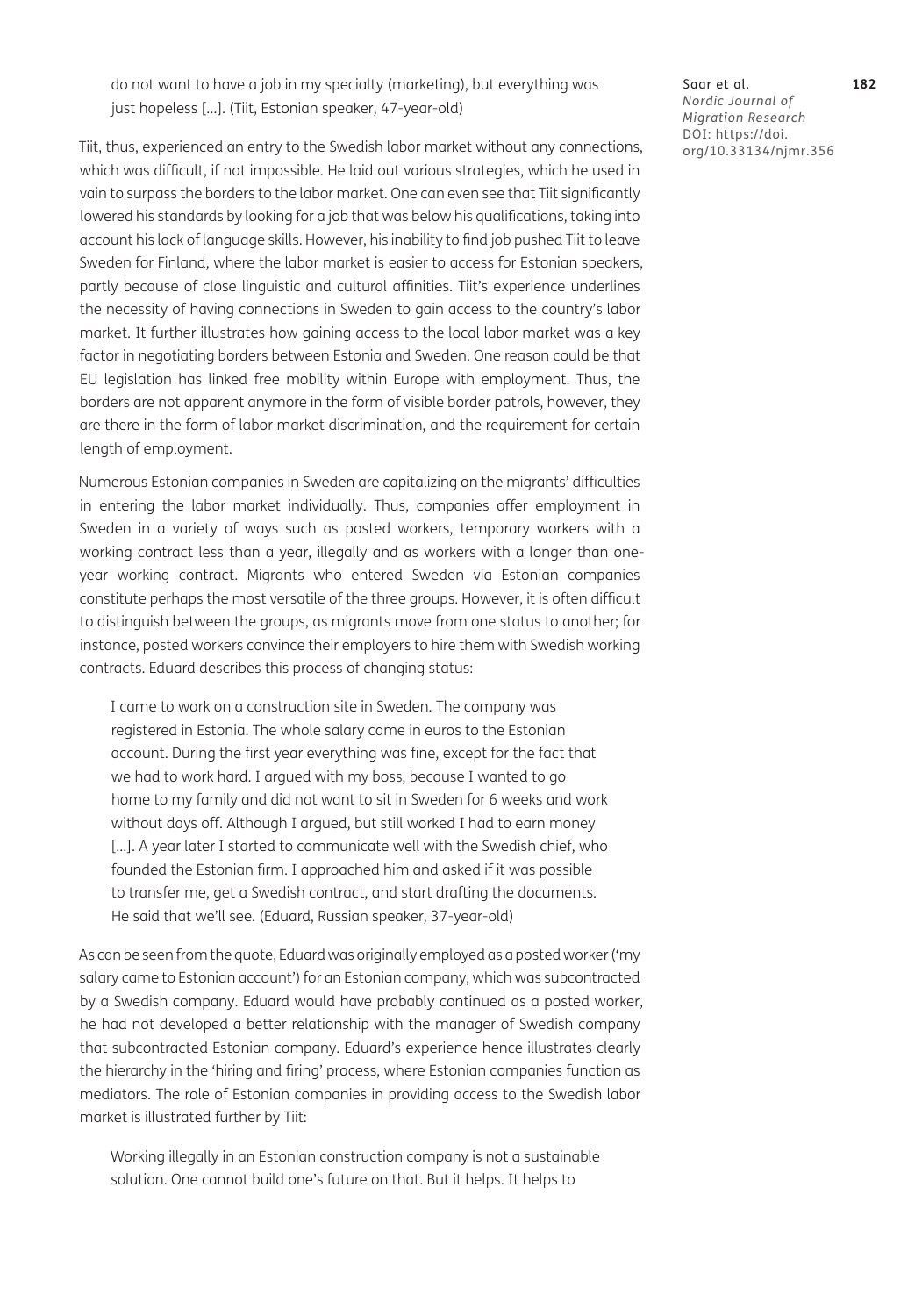get to Sweden. […] So, without those illegal companies it is practically impossible to find work here. (Tiit, Estonian speaker, 47-year-old)

Thus, both Tiit and Eduard view working for Estonian companies either illegally or as a posted worker as a necessary step, which needs to be taken in order to cross the border to the official Swedish labor market and move on to working for a Swedish company with a legal Swedish contract. This is not to say that their status is exactly comparable, but more to highlight the fact that both found accessing Swedish labor market in the conditions equal to Swedish citizens extremely difficult.

Tiit's and Eduard's positions as either an illegal or a posted worker shows the complexity and multiplicity of borders within the EU. Those borders have become fuzzier, but it's still possible to cross them partially (e.g., successful entry into the labor market but not to social welfare), and therefore migrants occupy a most vulnerable position in the labor market and the same in society. However, despite the precariousness of such partial crossing of borders, there were respondents who preferred such working arrangement because they had no interest in officially crossing the border to Swedish society. Their perception of the bureaucracy involved in paying their taxes in Sweden actually made them consider the possibility for being a posted worker as an advantage, even though that status can lead to many problems such as difficulties in healthcare provision. However, it can be seen that Estonian companies, for several migrants played an instrumental role in easing their access to the Swedish labor market. Later on, the borders related to their legal status were negotiated by either changing their employment company or contacting a Swedish subcontractor.

We have previously presented the various routes taken by Estonian migrants to enter the Swedish labor market and thus pass the border to the sphere of legality. We have also illustrated the vast differences in the levels of privilege gained from such entries. We will now discuss the potential ramifications such border crossing strategies have in terms of accessing social welfare in Sweden and will lay out how the experiences of borders do not end with having accessed the labor market but continue as migrants communicate with social institutions in Sweden.

## Borders for Accessing Social Welfare

As mentioned earlier, EU regulations have facilitated a border regime where boundaries have become multidimensional and fuzzy. As illustrated with the example of Tiit, one can gain partial access to another EU country, but still experience significant impediments. In the case of Sweden, these were often connected with the inability to apply for a PIN, which at least led to a partial exclusion from social welfare such as being ineligible for unemployment benefits.<sup>[5](#page-9-0)</sup>

Also, in regard to a migrant's experiences in accessing social welfare, we can distinguish between three aforementioned groups. To start with, for corporate migrants, the employer applied for the PIN, which significantly eased as well as sped up the process. A Russian-speaking respondent, Natalia, recalls that the application

Saar et al. **183** *Nordic Journal of Migration Research* DOI: [https://doi.](https://doi.org/10.33134/njmr.356) [org/10.33134/njmr.356](https://doi.org/10.33134/njmr.356)

<span id="page-9-0"></span><sup>5</sup> Short-time mobile citizen without a PIN and with residency shorter than one year, can nevertheless receive care under the same terms as those who are entered in the Swedish population register, if they have applied beforehand for a certificate of residence in Sweden, which shall then be presented to the care provider. Although this certificate is issued to enable EU workers with short-term contracts to have access to healthcare, it can be perceived as a procedural hindrance.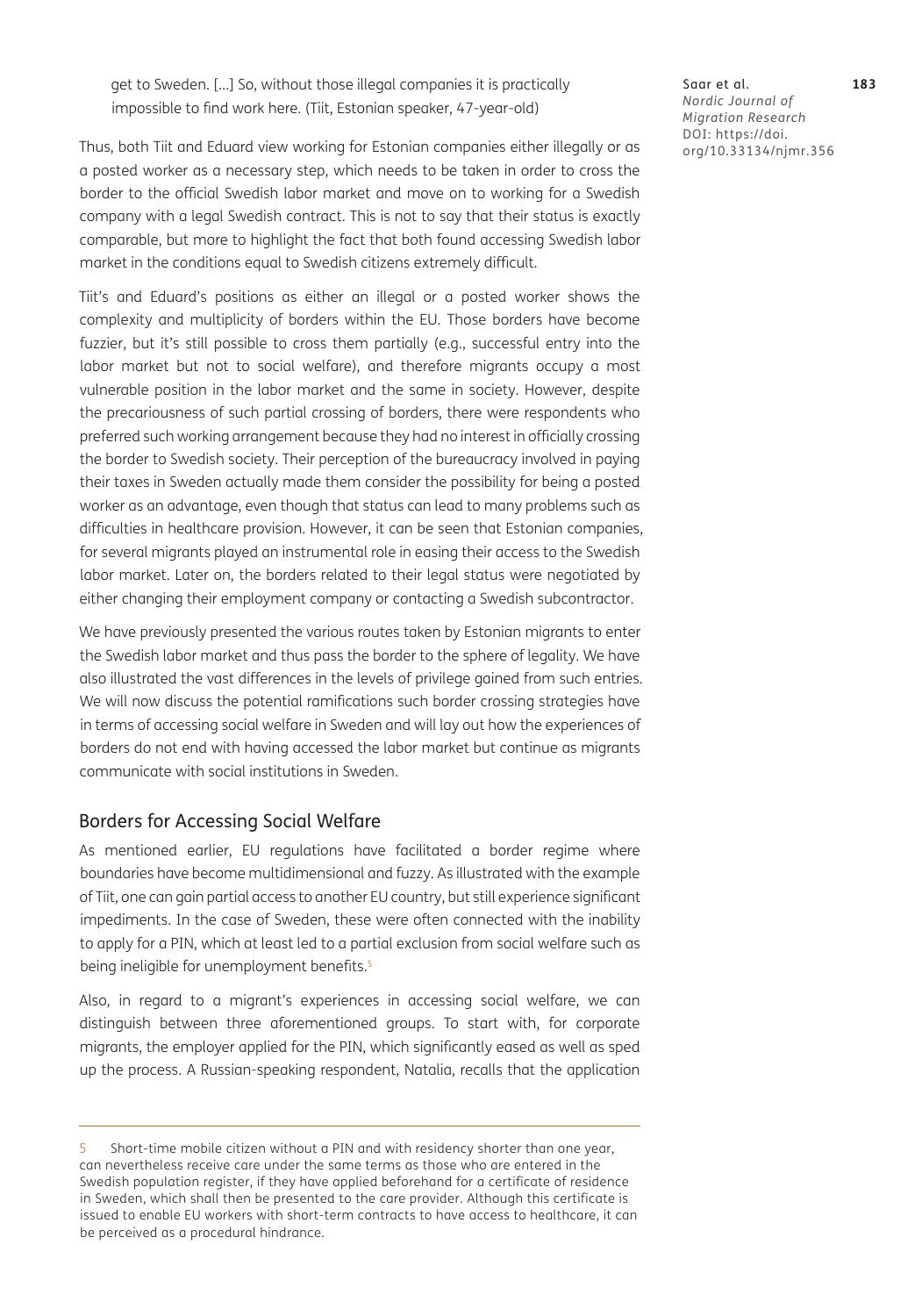process for the PIN did not present any difficulties. Once the Swedish Tax Agency has issued the PIN, a migrant's registration at the social security system will be automatic.

When I arrived in Sweden, the employer himself arranged everything. In principle, I did nothing except that I submitted photographs and my Estonian passport. (Natalia, Russian speaker, 30-year-old)

Natalia had very little contact with Swedish institutions, because her employer organized most of the administrative work. In fact, those people who transferred within a company hardly have any problems accessing social benefits, which furthermore accentuates their privileged position. However, they could end up facing some issues when their employment contract with their employer ended. For instance, Natalia then discovered that she had no legal rights for employment insurance, as she was supposed to be registered at an unemployment insurance fund for at least one year to gain such access.<sup>[6](#page-10-0)</sup> Natalia's case illustrates how employers can work as facilitators in crossing the borders (both in terms of labor market and social welfare) for the migrants. However, her case also exemplifies that when the employer no longer has a direct interest in the migrant (e.g., at the end of the work contract), corporate migrants might end up in a more vulnerable position, because of their lack of knowledge about the pertinent legal matters. This shows that the borders that are negotiated by the employers might open up only temporarily and close again when the migrant's commercial value ceases to exist.

Unlike the corporate transferees in our sample, the other interviewed migrants met 'such social realities' a little bit sooner, usually when they had to apply for the PIN by themselves. Those migrants who entered the country with an existing work contract occasionally experienced some inconveniences when applying for PIN; for instance, long queues. However, there were even strategies to avoid such inconveniences, as told by Andrus:

People think they need to wait for the letter of approval from the migration board (Migrationsverket). Even in the migration board, they tell you that you need to register and wait for the paper. The paper comes approximately in six months. However, I knew that one does not have to wait for this paper. You can just tell the tax office (Skatteverket) that you have been in migration board. If I had not heard this from a colleague, I would have to wait for the six months. (Andrus, Estonian speaker, 37-yearold)

Andrus negotiated the temporality of his access to social welfare by applying for the PIN before receiving the document from Migration Board.<sup>7</sup> Thus, the system permits certain shortcuts, of which the applicants do need to be aware. In Andrus's case, he

Saar et al. **184** *Nordic Journal of Migration Research* DOI: [https://doi.](https://doi.org/10.33134/njmr.356) [org/10.33134/njmr.356](https://doi.org/10.33134/njmr.356)

<span id="page-10-0"></span><sup>6</sup> Entitlement to unemployment insurance requires registration in a Swedish unemployment insurance fund (generally organized by trade unions). If the claimant has not been accepted by an insurance fund in Sweden (or if they do not fulfil the requirement for the earning-related benefit), the claimant will, through accumulation of their previous insured employment period, be entitled to assistance unemployment benefit (flat-rate). Thus, periods of insured employment and self-employment abroad are transportable but only if the claimant has been working in Sweden for at least a few days (one day would be enough, according to expert interviews). The difference in benefit is if it will be paid as flat-rate or earning-related.

<span id="page-10-1"></span>Since 2015 migrants do not have to register at the migration board anymore to apply for PIN, but can go directly to the tax office.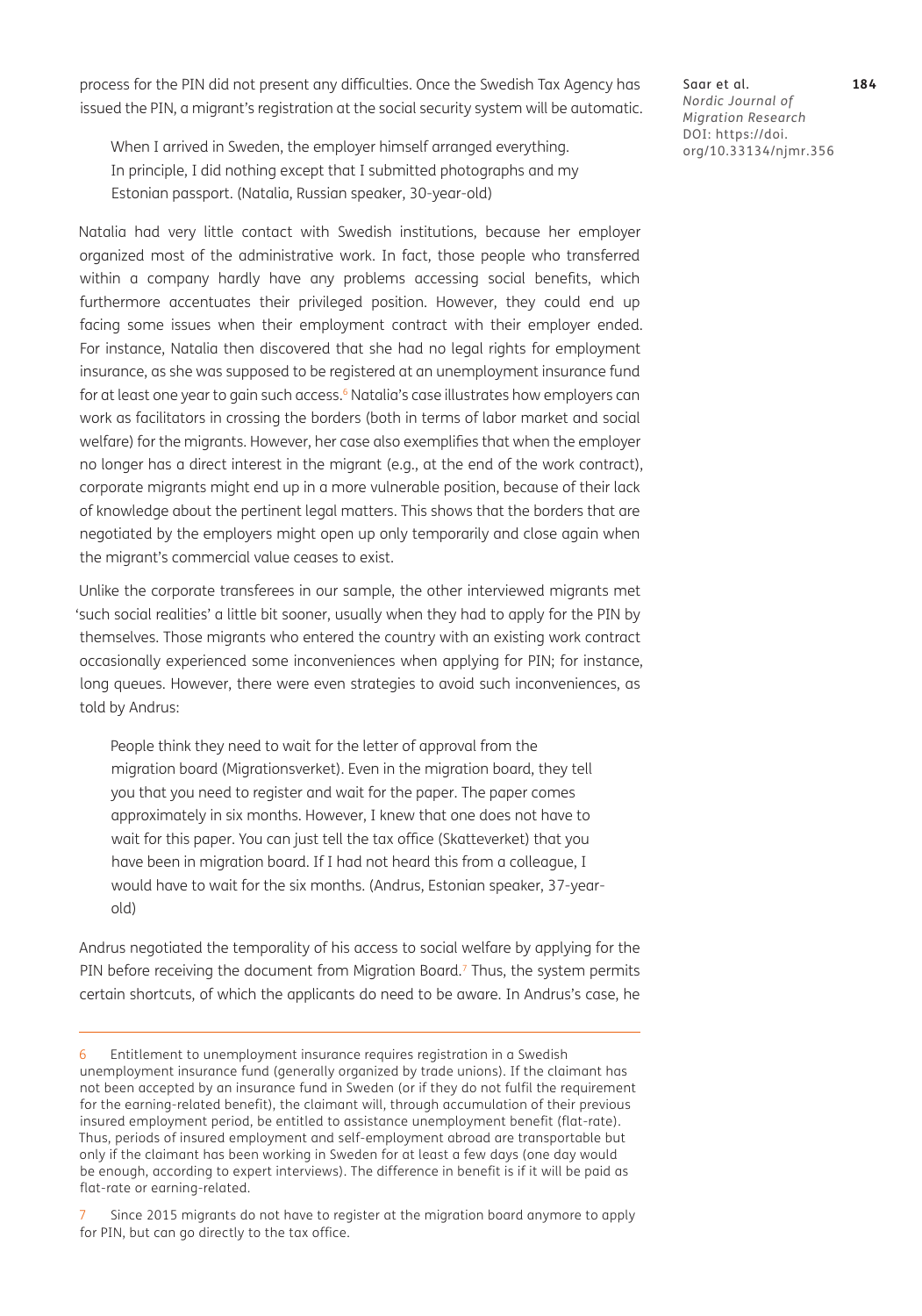was working in an international company as a highly skilled worker and thus had access to this kind of social capital. In general, the experience of regularly employed migrants when accessing the PIN was mostly positive. The difference compared to the corporate migrants is rather that the other categories needed to be in contact with Social Services themselves and their move was not facilitated by the corporations to such a large degree.

People who experienced most difficulties in accessing the PIN and as a result also accessing social welfare were migrants with either temporal working contracts, posted workers or illegal work and the unemployed.

None of the aforementioned categories of migrants are legally entitled to the PIN, and their access to social benefits is limited. However, there were multiple strategies that were mentioned by migrants as to how the system was negotiated by their employers. Helmut describes the process of applying for a PIN:

When I came to Sweden, I did not have a one year working contract. I worked for an Estonian company like everybody does in the beginning. However, the Swedish company subcontracting the Estonian company made an artificial working contract with me, so that I could apply for the PIN. (Helmut, Estonian speaker, 39-year-old)

As is common, Helmut was not wholly aware of how the process panned out legally but had doubts in the legality of all the procedures. He says that because of his pressuring the employer, his contract was revised. Eduard, a respondent mentioned earlier, had a similar experience, albeit he was originally a posted worker and then convinced his employer to hire him with a Swedish working contract. Several other respondents described how they had initially worked illegally, without any documentation, receiving salary in cash and then either being issued a false contract and continued receiving their salary unofficially or became registered as Swedish employees and were paid officially. All these trajectories, however, have one common line – the position of the employer as the gatekeeper who has the power to decide not only the migrant's access to the Swedish labor market, but also consequently their access to social welfare. Thus, the employer, usually an Estonian company, had a controversial image among the interviewed Estonian migrants. On one hand, the migrants acknowledged the employer's role in getting access to the Swedish labor market, but on the other hand, they mentioned the employer's role as a potential obstacle to becoming legally included in the Swedish welfare system.

The necessity of having Estonian companies as facilitators for gaining legal access to the Swedish social security system is exemplified by Tiit, who came to Sweden to find work. As has been described previously, Tiit struggled quite a bit to find work, and without work was ineligible for any social support. However, he also came up with a specific solution to his problems:

I had an idea that I will open my own company. I was looking for a job and bumped into the obstacle that I did not have ID-card (a PIN) and a bank account. I had an idea that I can open my own company and be my own employer. I had this clever idea. (Tiit, Estonian speaker, 47-year-old)

Even though Tiit's idea eventually did not materialize in Sweden, it is an interesting idea that an illegal migrant one can gain legality in Sweden through starting a business. Tiit's idea was to start a company and then begin offering his services

Saar et al. **185** *Nordic Journal of Migration Research* DOI: [https://doi.](https://doi.org/10.33134/njmr.356) [org/10.33134/njmr.356](https://doi.org/10.33134/njmr.356)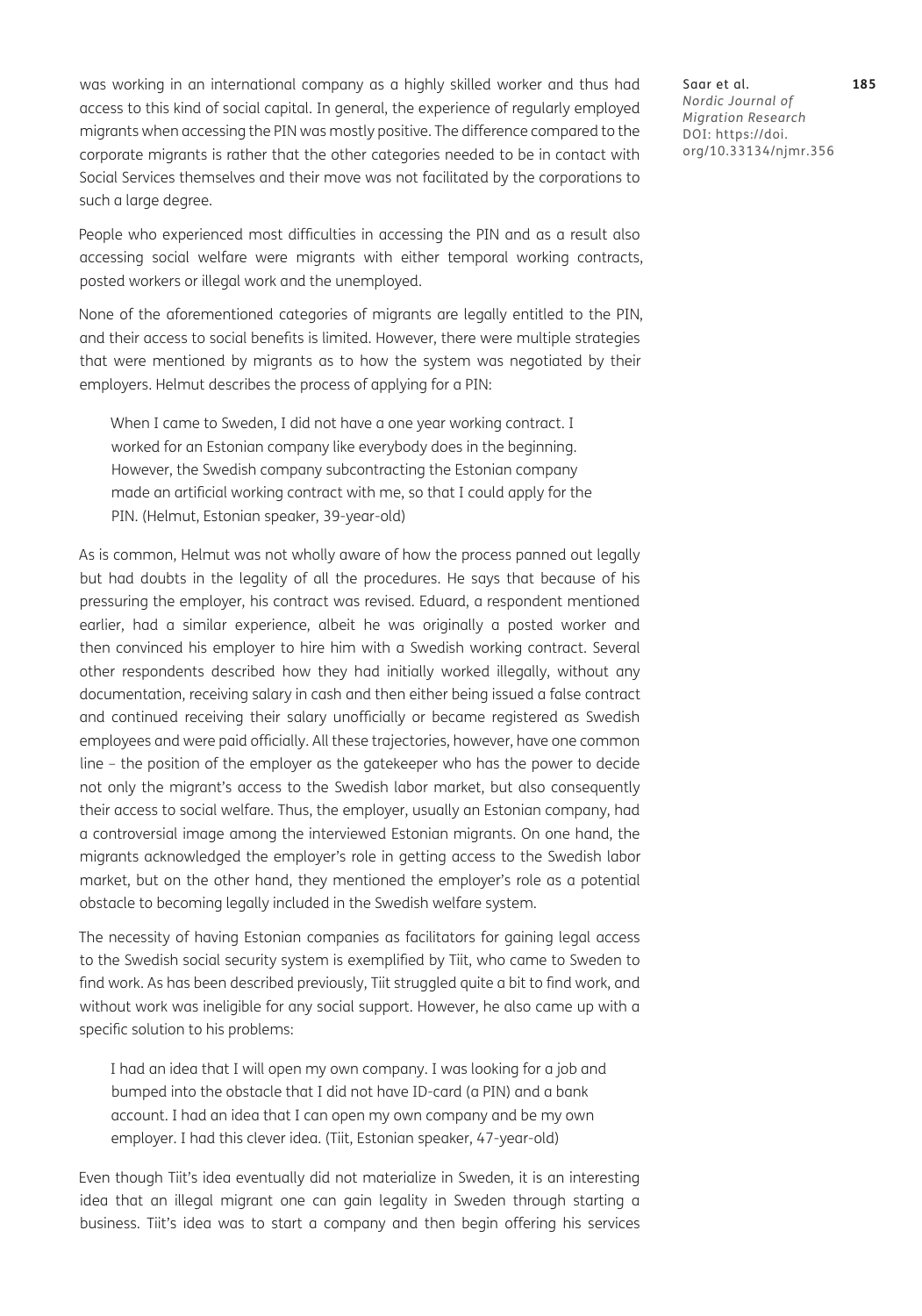as a subcontractor for Swedish companies. He explained that often companies in construction industry are not interested in employing migrants full-time and thus were more prone to hire him as a subcontractor if he had his own company. Thus, through starting a business and becoming self-employed one can negotiate the borders in both the labor market as well as gain access to social welfare in Sweden.

Saar et al. **186** *Nordic Journal of Migration Research* DOI: [https://doi.](https://doi.org/10.33134/njmr.356) [org/10.33134/njmr.356](https://doi.org/10.33134/njmr.356)

# **CONCLUSIONS**

This article explores the controversiality of free mobility within the EU, with the starting point being the notion of regarding it as a sieve – i.e., free mobility for services, but a lack of transparency with respect to EU free movers' social rights. The article draws on the research on borders, arguing that with the introduction of EU free mobility space, the nature of borders has changed. On one hand, borders have shifted away from actual geographical lines and are now existing more at the legislative level, being enforced for instance by deciding who does and does not gains access to social welfare. Therefore, EU free movers can make experiences where they have partially crossed the borders, by for instance in our case working in Sweden only with temporal working contract and therefore having accessed the labor market, but not gaining full access to social welfare. The tension between EU regulations and the role of individual states as the enforcers of EU regulation has led to the situation where many borders are becoming increasingly difficult to define. Such fuzziness, however, is also taken advantage of by different intermediaries, such as in the previous case by Estonian construction companies in Sweden, which are issuing false working contracts.

While the past literature has analyzed the free mobility of EU migrants in terms of their level of education or gender etc., our analysis diverges to some extent in this respect, in that it shows the highly significant role that employers have in the negotiation of borders. Although highly skilled migrants may find it easier to enter to the Swedish labor market, once they are no longer useful to their employer, they are likely to experience the very same borders as low-skilled face when entering to Sweden, and will have little experience in dealing with them. Thus, although this article distinguishes between three types of EU migrants, it also highlights the significant role that migrants assign to their employers in determining to what extent they are able to cross borders to both the labor market and social security.

This result diverges from the observations from critical border studies, which have mostly focused on how issues such as race, gender and class come into play. Our interpretation as to why there is such a diversion is related to the particularities of Swedish system. Namely, the system relies heavily on residence as a main criterion for being eligible for social welfare, whereas the labor market is highly regulated and furthermore has adopted one of the most liberal legislations in the world when it comes to accepting third country migrants (see [Emilsson 2016](#page-14-11)). Shortly, in terms of EU migrants, Sweden has a highly work-oriented approach, where the main criterion is the one-year-long employment. This illustrates also a very neoliberal way of controlling the migration, mostly based on labor market needs. Such an approach naturally also gives more leeway to the actors other than state such as companies.

However, the article also lifts up another aspect – thus far neglected – of border management in the EU, an area where migrants have agency. Estonian migrants in Sweden use multiple strategies to overcome the potential obstacles to entering both the labor market and to accessing social security. Tiit, for example, tried starting his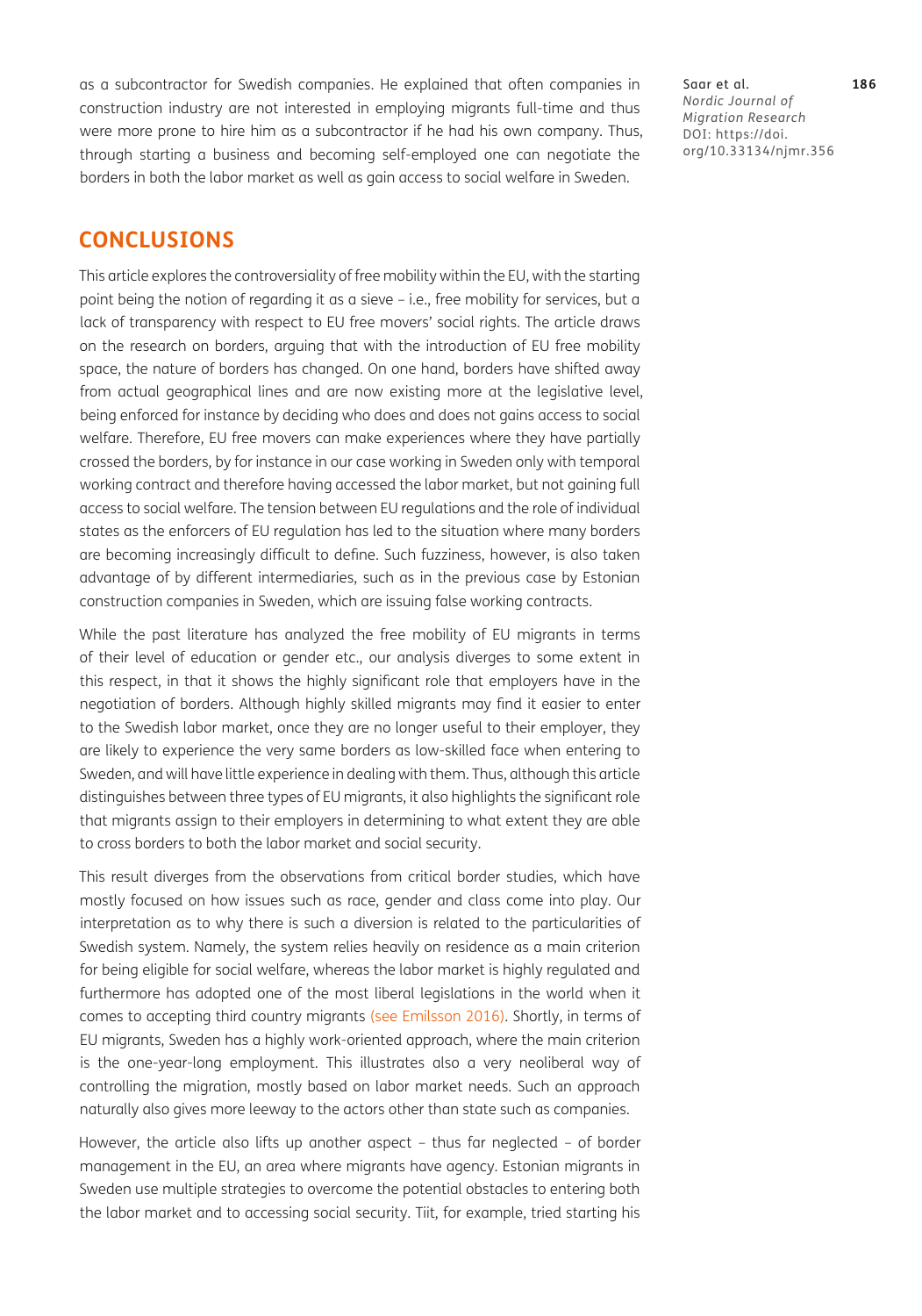own company in Sweden in order to access the legal labor market. This demonstrates that, not only is there space for companies that negotiate borders within EU, but also for individual migrants. The ambivalence of EU borders pointed out by scholars in the past should therefore not only be understood in terms of the practices of employers, but also the actions of individual migrants – often as a reaction to the strategies used by companies. Furthermore, the ambivalence with respect to various rules and borders that is experienced by migrants makes it more difficult to define the legality and illegality of the actions of both employers and the practices of the migrants themselves. Our article also demonstrates that, not only are Estonian migrants in Sweden quite often unaware of their rights, they are also unaware of their legal status (e.g., some 'posted workers' were unaware that they were in fact 'posted workers'). Thus, whereas agency exists for EU free movers, it is often challenged by unclear and nontransparent rules and, in the case of Sweden, also administrative confusion around which domain EU migrants belong to.

# **COMPETING INTERESTS**

The authors have no competing interests to declare.

# <span id="page-13-0"></span>**AUTHOR AFFILIATIONS**

**Maarja Saar ©** [orcid.org/0000-0003-4823-3551](https://orcid.org/0000-0003-4823-3551) Södertörn University, Stockholm, SE

**Florence Fröhlig**[orcid.org/0000-0001-5100-9337](https://orcid.org/0000-0001-5100-9337) Södertörn University, Stockholm, SE

**Martin Ericson** Södertörn University, Stockholm, SE

**Valeria Kopeykina** Södertörn University, Stockholm, SE

# **REFERENCES**

- <span id="page-13-3"></span>**Anderson, B.** 2010. Migration, immigration controls and the fashioning of precarious workers. *Work, Employment and Society*, 24(2): 300–317. DOI: [https://doi.](https://doi.org/10.1177/0950017010362141) [org/10.1177/0950017010362141](https://doi.org/10.1177/0950017010362141)
- <span id="page-13-5"></span>**Andrejuk, K.** 2017. *Is Poland perceived as a welfare state by foreigners? Perception of Polish welfare system by immigrants from selected European countries*. The WSF Workshop Welfare and Migration, Hague, The Netherlands.
- <span id="page-13-1"></span>**Balibar, E.** 2002. *Politics and the other scene*. London, NY: Verso.
- <span id="page-13-4"></span>**Bucken-Knapp, G.** 2009. *Defending the Swedish model: Social democrats, trade unions, and labor migration policy reform*. Lanham, MD: Rowman & Littlefield.
- <span id="page-13-6"></span>**Carmel, E** and **Sojka, B.** 2020. Beyond welfare chauvinism and deservingness. Rationales of belonging as a conceptual framework for the politics and governance of migrants' rights. *Journal of Social Policy*, 50(3): 645–667. DOI: <https://doi.org/10.1017/S0047279420000379>
- <span id="page-13-7"></span>**Charmaz, K.** 2011. Grounded Theory Methods in Social Justice Research. In: K. Charmaz *The Sage Handbook of Qualitative Research*, 359–380. Thousand Oaks, CA: Sage.
- <span id="page-13-2"></span>**Cooper, A, Perkins, C** and **Rumford, C.** 2014. The Vernacularization of Borders. In: A. Cooper, et al. *Placing the Border in Everyday Life*, 15–32. Farnham: Ashgate.

Saar et al. **187** *Nordic Journal of Migration Research* DOI: [https://doi.](https://doi.org/10.33134/njmr.356) [org/10.33134/njmr.356](https://doi.org/10.33134/njmr.356)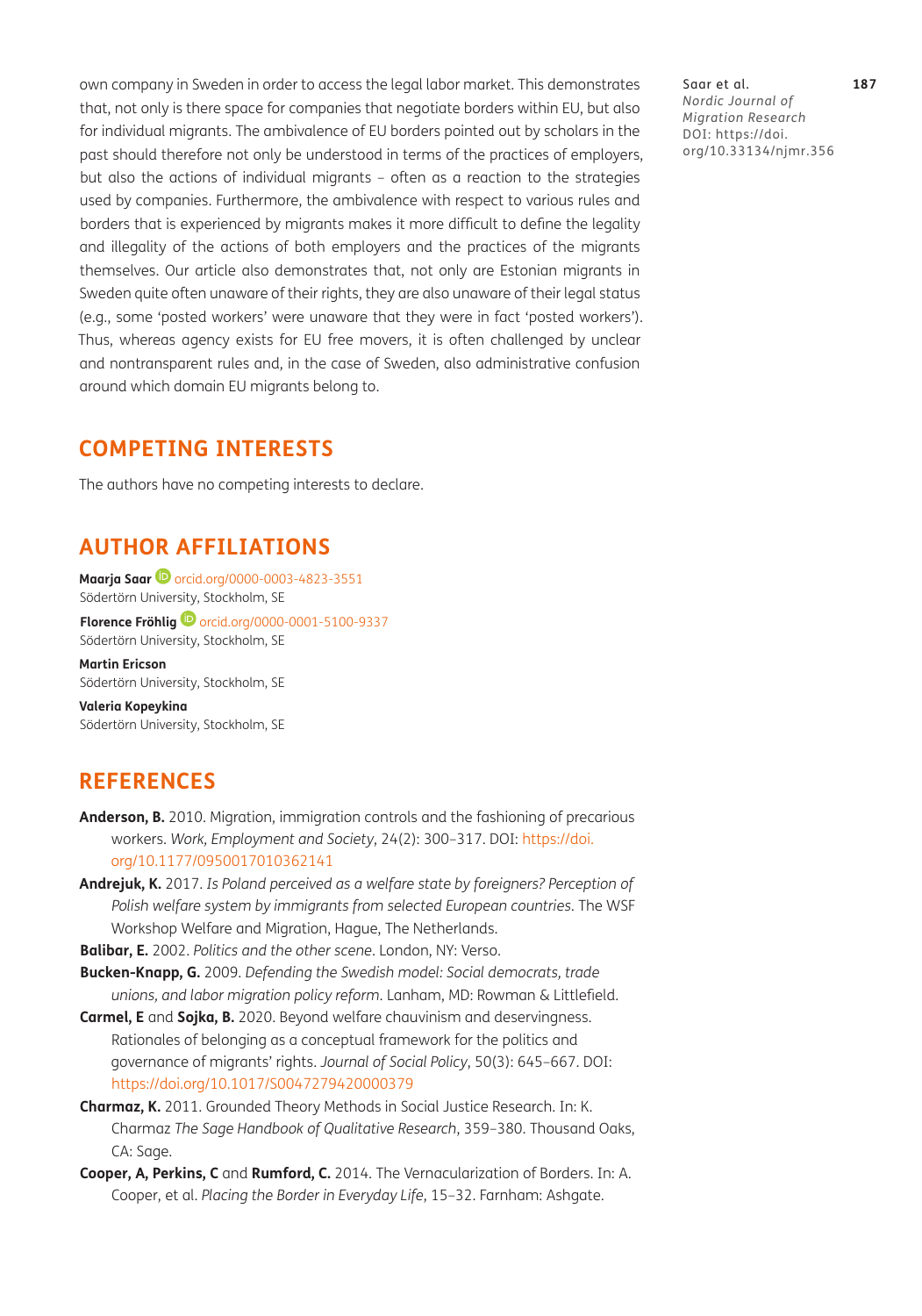- <span id="page-14-11"></span>**Emilsson, H.** 2016. Recruitment to occupations with a surplus of workers: The unexpected outcomes of Swedish demanddriven labour migration policy. *International Migration*, 54(2): 5–17. DOI: <https://doi.org/10.1111/imig.12222>
- <span id="page-14-4"></span>**Favell, A** and **Hansen, R.** 2002. Markets against politics: Migration, EU enlargement and the idea of Europe. *Journal of Ethnic and Migration Studies*, 28(4): 581–601. DOI: <https://doi.org/10.1080/1369183021000032218>
- **Fröhlig, F, Runfors, A** and **Saar, M.** 2016. Swedish and Estonian Discourses on Free EU-movement, Welfare and Belonging. *Welfare State Future Working Paper Transwel Serie* #3/2016. University of Södertörn, Sweden. Available at [https://](https://welfarestatefutures.org/working-papers/) [welfarestatefutures.org/working-papers/](https://welfarestatefutures.org/working-papers/).
- <span id="page-14-10"></span>**Genelyte, I.** 2018. *Lost in Mobility?* [Unpublished thesis]. Department of Social and Welfare Studies. Linköping University Electronic Press. Available at [http://liu.diva](http://liu.diva-portal.org/smash/record.jsf?pid=diva2%3A1258449&dswid=2273)[portal.org/smash/record.jsf?pid=diva2%3A1258449&dswid=2273](http://liu.diva-portal.org/smash/record.jsf?pid=diva2%3A1258449&dswid=2273)
- <span id="page-14-8"></span>**Guentner, S, Lukes, S, Stanton, R, Vollmer, BA** and **Wilding, J.** 2016. Bordering practices in the UK welfare system. *Critical Social Policy*, 36(3): 391–411. DOI: <https://doi.org/10.1177/0261018315622609>
- <span id="page-14-7"></span>**Ho, M** and **Bauder, H.** 2012. 'We are chameleons': identity capital in a multicultural workplace. *Social Identities*, 18(3): 281–297. DOI: [https://doi.org/10.1080/13504](https://doi.org/10.1080/13504630.2012.661997) [630.2012.661997](https://doi.org/10.1080/13504630.2012.661997)
- <span id="page-14-2"></span>**Kramer, D.** 2017. *Administering the Needy Union Citizen: The Impact of ECJ case law on National Welfare State Bureaucracy*. The WSF Workshop Welfare and Migration, Hague, The Netherlands.
- <span id="page-14-3"></span>**Lafleur, J-M** and **Mescoli, E.** 2018. Creating undocumented EU migrants through welfare: A conceptualization of undeserving and precarious citizenship. *Sociology*, 52(3): 480–496. DOI: <https://doi.org/10.1177/0038038518764615>
- <span id="page-14-0"></span>**Lillie, N** and **Simola, A.** 2016. The crisis of free movement in the European Union. *Mondi Migranti*, 3: 7–19. DOI: <https://doi.org/10.3280/MM2016-003001>
- <span id="page-14-5"></span>**MacKenzie, R** and **Forde, C.** 2009. The rhetoric of the 'good worker' versus the realities of employers' use and the experiences of migrant workers. *Work, Employment and Society*, 23(1): 142–159. DOI: [https://doi.](https://doi.org/10.1177/0950017008099783) [org/10.1177/0950017008099783](https://doi.org/10.1177/0950017008099783)
- <span id="page-14-6"></span>**McCollum, D** and **Findlay, A.** 2015. 'Flexible' workers for 'flexible' jobs? The labour market function of A8 migrant labour in the UK. *Work, Employment and Society*, 29(3): 427–443. DOI:<https://doi.org/10.1177/0950017014568137>
- **O'Brien, C.** 2016. Civis capitalist sum: Class as the new quiding principle of EU free movement rights. *Common Market Law Review*, 53(4): 937–977.
- <span id="page-14-1"></span>**Parker, N** and **Vaughan-Williams, N.** 2012. Critical border studies: Broadening and deepening the 'lines in the sand' agenda. *Geopolitics*, 17(4): 727–733. DOI: <https://doi.org/10.1080/14650045.2012.706111>
- **Saar, M, Fröhlig, F** and **Runfors, A.** 2018. Welfare negotiations Among Estonians working in Sweden. Experiences, Barriers and Narrated coping strategies. *Welfare State Future Working Paper Transwel Serie* #1 /2018. University of Södertörn, Sweden. Available at [https://welfarestatefutures.org/](https://welfarestatefutures.org/working-papers/) [working-papers/](https://welfarestatefutures.org/working-papers/).
- **Schierup, C-U** and **Bak Jørgensen, M.** 2016. An introduction to the special issue. Politics of precarity: Migrant conditions, struggles and experiences. *Critical Sociolog*y, 42(7–8): 947–958. DOI: [https://doi.](https://doi.org/10.1177/0896920516640065) [org/10.1177/0896920516640065](https://doi.org/10.1177/0896920516640065)
- <span id="page-14-9"></span>**Sheller, M** and **Urry, J.** 2003. Mobile transformations of 'public' and 'private' life. *Theory, Culture and Society*, 20(3): 107–125. DOI: [https://doi.](https://doi.org/10.1177/02632764030203007) [org/10.1177/02632764030203007](https://doi.org/10.1177/02632764030203007)

Saar et al. **188** *Nordic Journal of Migration Research* DOI: [https://doi.](https://doi.org/10.33134/njmr.356) [org/10.33134/njmr.356](https://doi.org/10.33134/njmr.356)